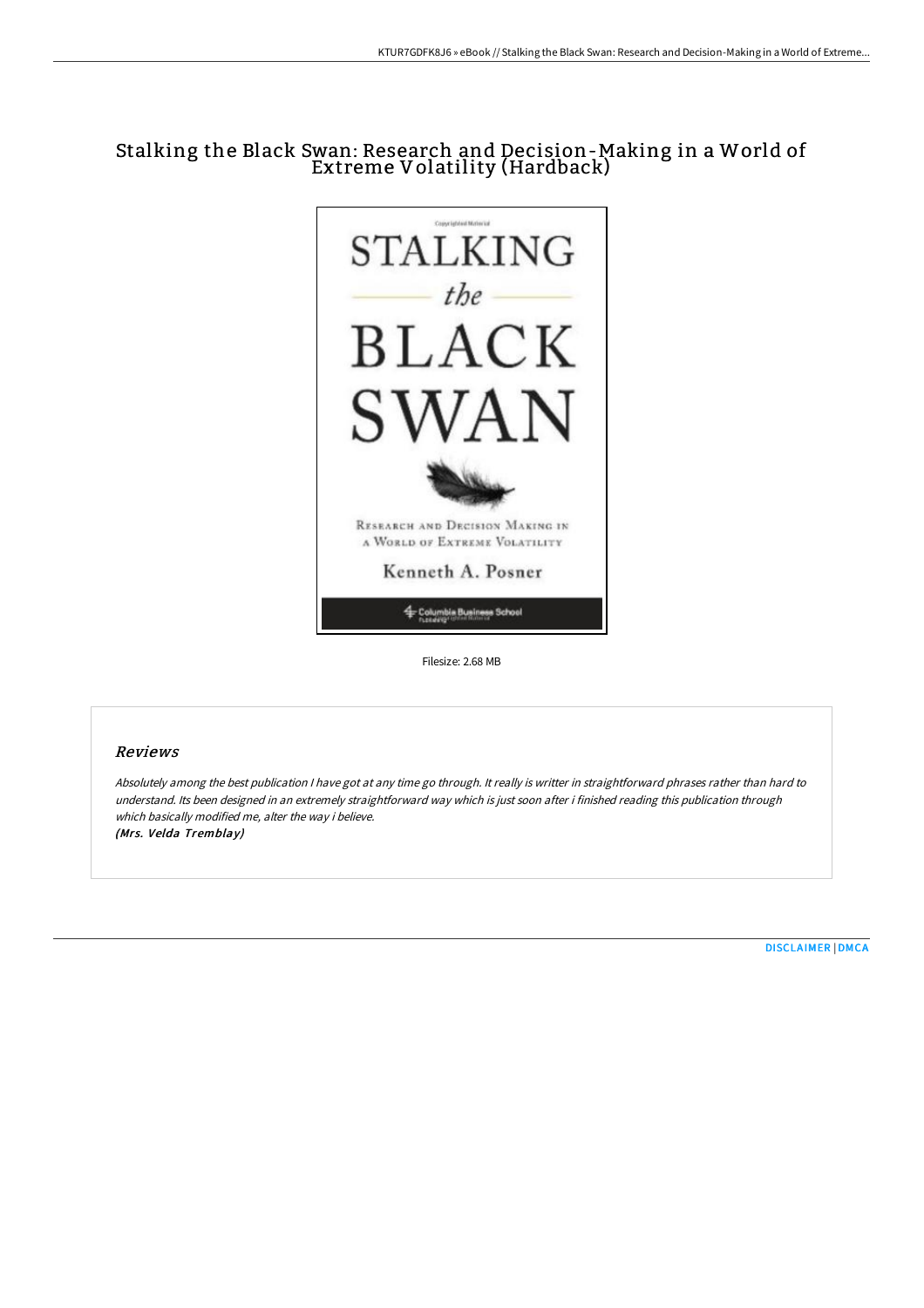## STALKING THE BLACK SWAN: RESEARCH AND DECISION-MAKING IN A WORLD OF EXTREME VOLATILITY (HARDBACK)



Columbia University Press, United States, 2011. Hardback. Book Condition: New. 231 x 160 mm. Language: English . Brand New Book. Kenneth A. Posner spent close to two decades as a Wall Street analyst, tracking the so-called specialty finance sector, which included controversial companies such as Countrywide, Fannie Mae, Freddie Mac, CIT, and MasterCard--many of which were caught in the subprime mortgage and capital markets crisis of 2007. While extreme volatility is nothing new in finance, the recent downturn caught many off guard, indicating that the traditional approach to decision making had let them down. Introducing a new framework for handling and evaluating extreme risk, Posner draws on years of experience to show how decision makers can best cope with the Black Swans of our time. Posner s shrewd assessment combines the classic fundamental research approach of Benjamin Graham and David Dodd with more recent developments in cognitive science, computational theory, and quantitative finance. He outlines a probabilistic approach to decision making that involves forecasting across a range of scenarios, and he explains how to balance confidence, react accurately to fast-breaking information, overcome information overload, zero in on the critical issues, penetrate the information asymmetry shielding corporate executives, and integrate the power of human intuition with sophisticated analytics. Emphasizing the computational resources we already have at our disposal--our computers and our minds--Posner offers a new track to decision making for analysts, investors, traders, corporate executives, risk managers, regulators, policymakers, journalists, and anyone who faces a world of extreme volatility.

Read Stalking the Black Swan: Research and [Decision-Making](http://bookera.tech/stalking-the-black-swan-research-and-decision-ma.html) in a World of Extreme Volatility (Hardback) Online B Download PDF Stalking the Black Swan: Research and [Decision-Making](http://bookera.tech/stalking-the-black-swan-research-and-decision-ma.html) in a World of Extreme Volatility (Hardback)